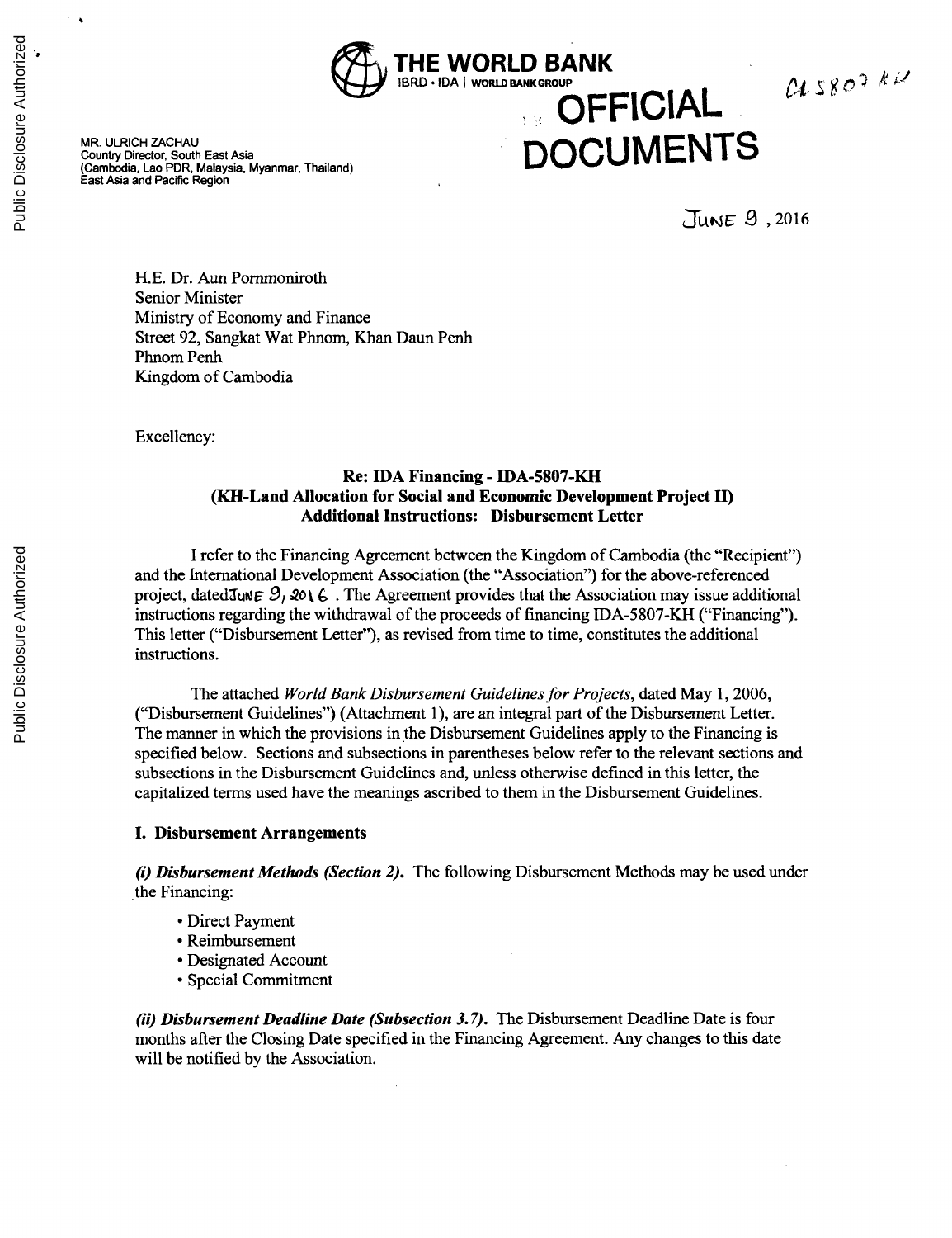*(iii) Disbursement Conditions (Subsection 3.8).* Please refer to the Disbursement Condition(s) in the Financing Agreement.

#### **II. Withdrawal of Financing Proceeds**

 $\sim$ 

 $\mathbf{v}_\mathbf{a}$ 

#### *(i) Authorized Signatures (Subsection 3.1).*

An authorized signatory letter in the Form attached (Attachment 2) should be furnished to the Association at the address indicated below providing the name(s) and specimen signature(s) of the official(s) authorized to sign Applications:

> The World Bank **113** Norodom Boulevard Phnom Penh, Kingdom of Cambodia

Attention: Alassane Sow Country Manager

*(ii) Applications (Subsections 3.2* **-** *3.3).* Please provide completed and signed: (a) applications for withdrawal, together with supporting documents, and **(b)** applications for special commitments, together with a copy of the commercial bank letter of credit, to the address indicated below:

> **26/F,** One Global Place **<sup>5</sup>'** Ave. corner **<sup>25</sup> '** Street Bonifacio Global City Taguig City, Philippines

Attention: Loan Department

*(iii) Electronic Delivery (Subsection 3.4).* The Association may permit the Recipient to electronically deliver to the Association Applications (with supporting documents) through the Association's Client Connection, web-based portal. The option to deliver Applications to the Association **by** electronic means may be effected if: (a) the Recipient has designated in writing, pursuant to the terms of subparagraph (i) of this Section, its officials who are authorized to sign and deliver Applications and to receive secure identification credentials **("SIDC")** from the Association for the purpose of delivering such Applications **by** electronic means; and **(b)** all such officials designated **by** the Recipient have registered as users of Client Connection. **If** the Association agrees, the Association will provide the Recipient with **SIDC** for the designated officials. Following which, the designated officials may deliver Applications electronically **by** completing Form **2380,** which is accessible through Client Connection (https://clientconnection.worldbank.org). The Recipient may continue to exercise the option of preparing and delivering Applications in paper form. The Association reserves the right and may, in its sole discretion, temporarily or permanently disallow the electronic delivery of Applications **by** the Recipient.

*(iv) Terms and Conditions of Use ofSIDC to Process Applications.* **By** designating officials to use **SIDC** and **by** choosing to deliver the Applications electronically, the Recipient confirms through the authorized signatory letter its agreement to: (a) abide **by** the *Terms and Conditions of Use ofSecure Identification Credentials in connection with Use ofElectronic Means to Process*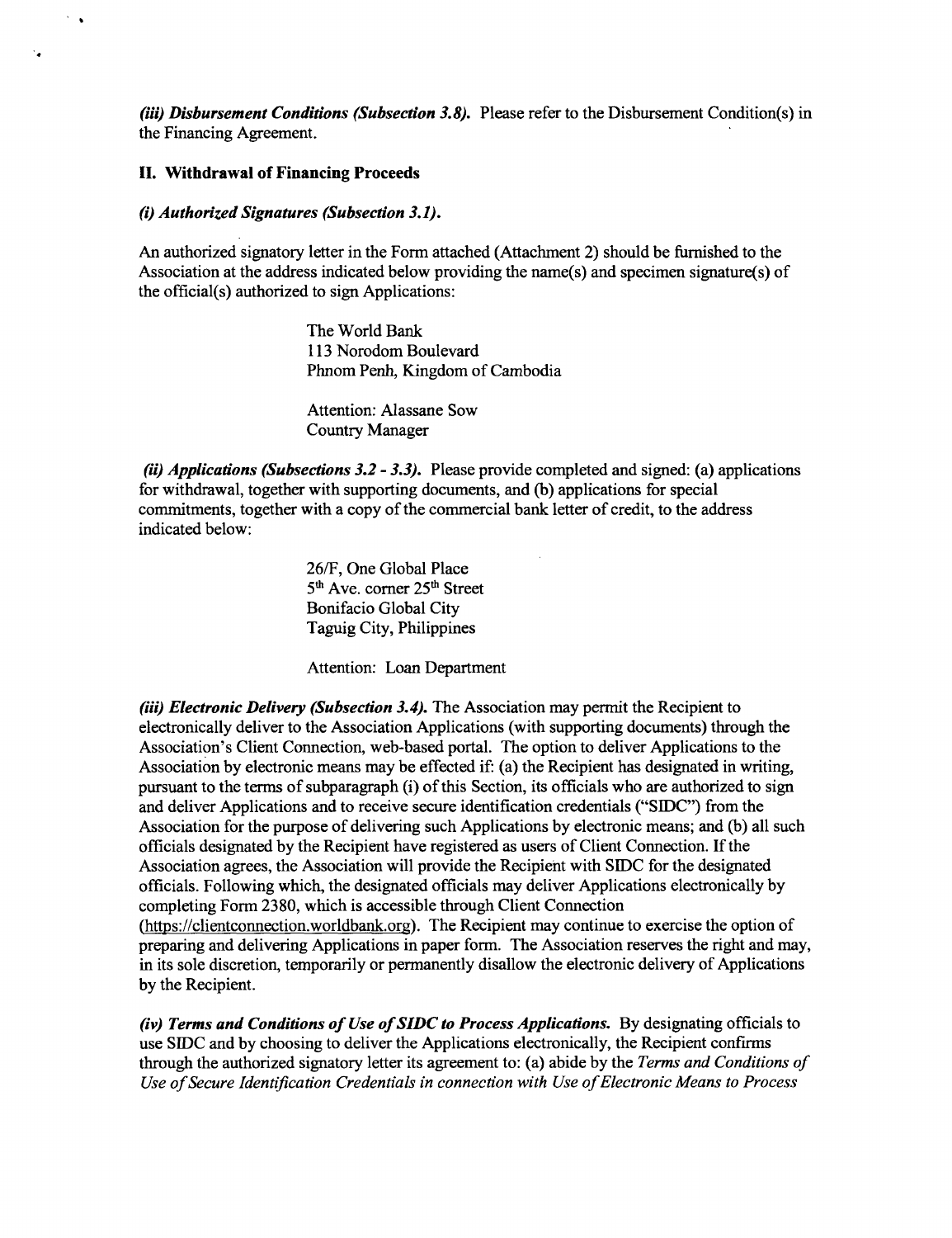*Applications and Supporting Documentation* ("Terms and Conditions of Use of Secure Identification Credentials") provided in Attachment **[3];** and **(b)** to cause such official to abide **by** those terms and conditions.

*(v) Minimum Value of Applications (Subsection 3.5).* The Minimum Value of Applications is **USD 80,000** equivalent for direct payments, reimbursements and Special Commitments

## *(vi)Advances (Sections 5 and 6).*

 $\sim$   $\sim$ 

 $\ddot{\phantom{0}}$ 

- \* *Type of Designated Account (Subsection 5.3):* Three **(3)** Segregated Designated Accounts
	- \* **DA-A** for **NCDD**
		- DA-B for **MLMUPC/GSSLC**
	- \* **DA-C** for **MAFF/GDA**
- *Currency of Designated Account (Subsection 5.4): U.S. Dollars*
- *\* Financial Institution at which the Designated Account Will Be Opened (Subsection 5.5).* National Bank of Cambodia
- *\* Ceiling (Subsection 6.1):*
	- \* **USD 1,600,000** for **NCDD (DA-A)**
	- \* **USD 150,000** for **MLMUPC/GSSLC** (DA-B)
	- \* **USD 50,000** for **MAFF/GDA (DA-C)**

## **III. Reporting on Use of Financing Proceeds**

*(i) Supporting Documentation (Section 4).* Supporting documentation should be provided with each application for withdrawal as set out below:

- *\* For requests for Reimbursement:*
	- 0 List of payments against contracts that are subject to the Association's prior review, in the form attached (Attachment 4) together with records evidencing eligible expenditures (e.g., copies of receipts, supplier invoices) and
	- " Statement of Expenditure in the form attached (Attachment **5)** for all other expenditures **/** contracts.
- *\* For reporting eligible expenditures paid from the Designated Account:*
	- 0 List of payments against contracts that are subject to the Association's prior review, in the form attached (Attachment 4) together with records evidencing eligible expenditures (e.g., copies of receipts, supplier invoices) and
	- " Statement of Expenditure in the form attached (Attachment **5)** for all other expenditures **/** contracts.
	- o **A** Designated Account Reconciliation Statement in the form attached (Attachment **6)** and related bank statement. Reconciliation Statement and bank statement for operating account, if opened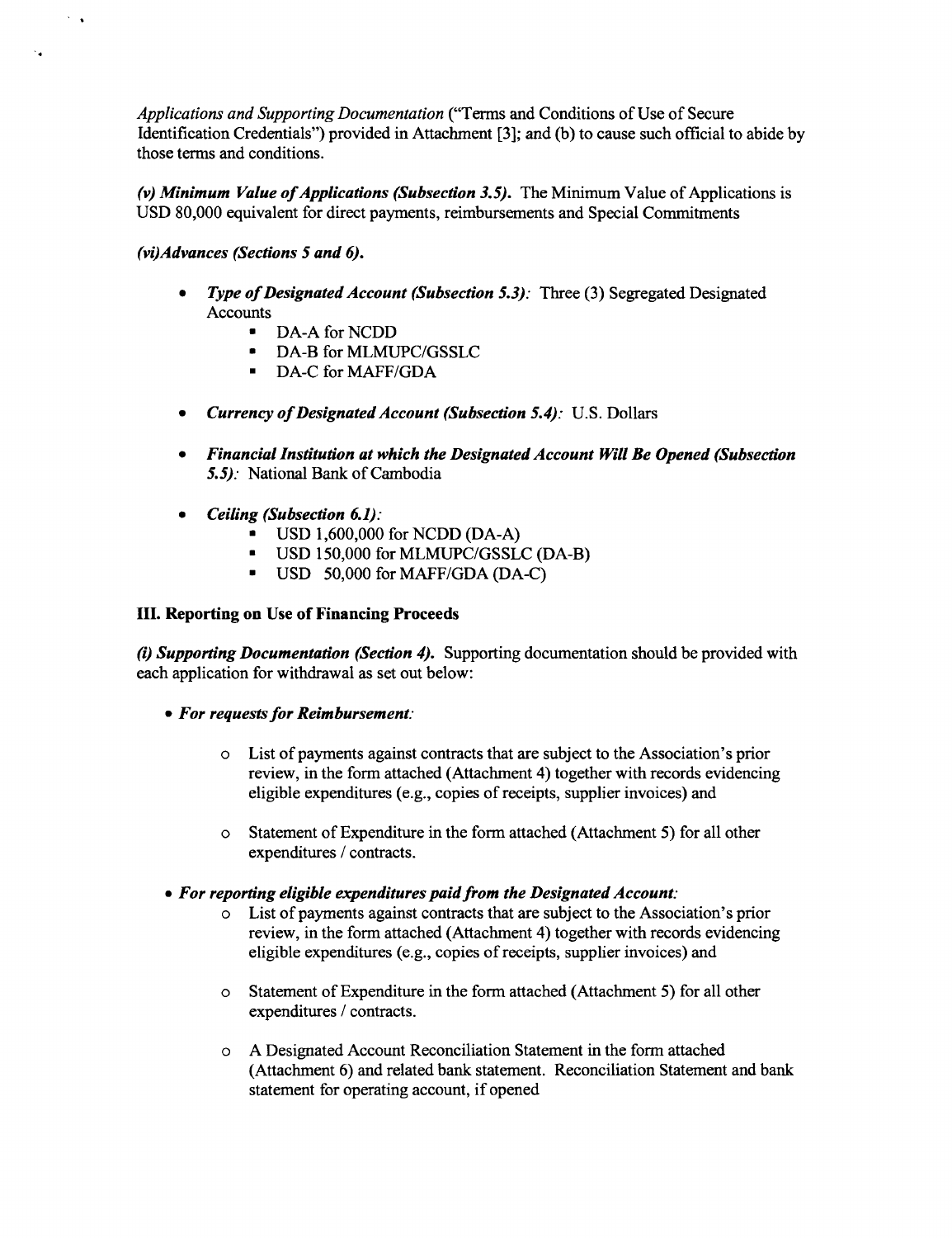*\* For requests for Direct Payment:* Records evidencing eligible expenditures, e.g., copies of receipts, supplier invoices

*\* For requests for Special Commitments:* Copy of Letter of Credit and proforma invoice

*(ii) Frequency of Reporting Eligible Expenditures Paid from the Designated Account (Subsection 6.3).* Monthly

#### **IV. Other Disbursement Instructions**

 $\sim$   $\,$ 

**This Disbursement Letter may be subject to revision if disbursements under Part 3 of the Project are triggered.**

#### **V. Other Important Information**

**For additional** information on disbursement arrangements, please refer to the Disbursement Handbook available on the Association's public website at https://www.worldbank.org and its secure website "Client Connection" at https://clientconnection.worldbank.org. Print copies are available upon request.

From the Client Connection website, you will be able to prepare and deliver Applications, monitor the near real-time status of the Financing, and retrieve related policy, financial, and procurement information.

**If** you have not already done so, the Association recommends that you register as a user of the Client Connection website (https://clientconnection.worldbank.org). From this website you will be able to prepare and deliver Applications, monitor the near real-time status of the Financing, and retrieve related policy, financial, and procurement information. **All** Recipient officials authorized to sign and deliver Applications **by** electronic means are required to register with Client Connection before electronic delivery can be effected. For more information about the website and registration arrangements, please contact the Association **by** email at <clientconnection@worldbank.org>.

**If** you have any queries in relation to the above, please contact Carmenchu Austriaco, Finance Officer at caustriaco@worldbank.org using the above reference.

Yours sincerely,

Ulrich Zachau Country Director, South East Asia (Cambodia, Laos PDR, Malaysia, Myanmar, Thailand) East Asia and Pacific Region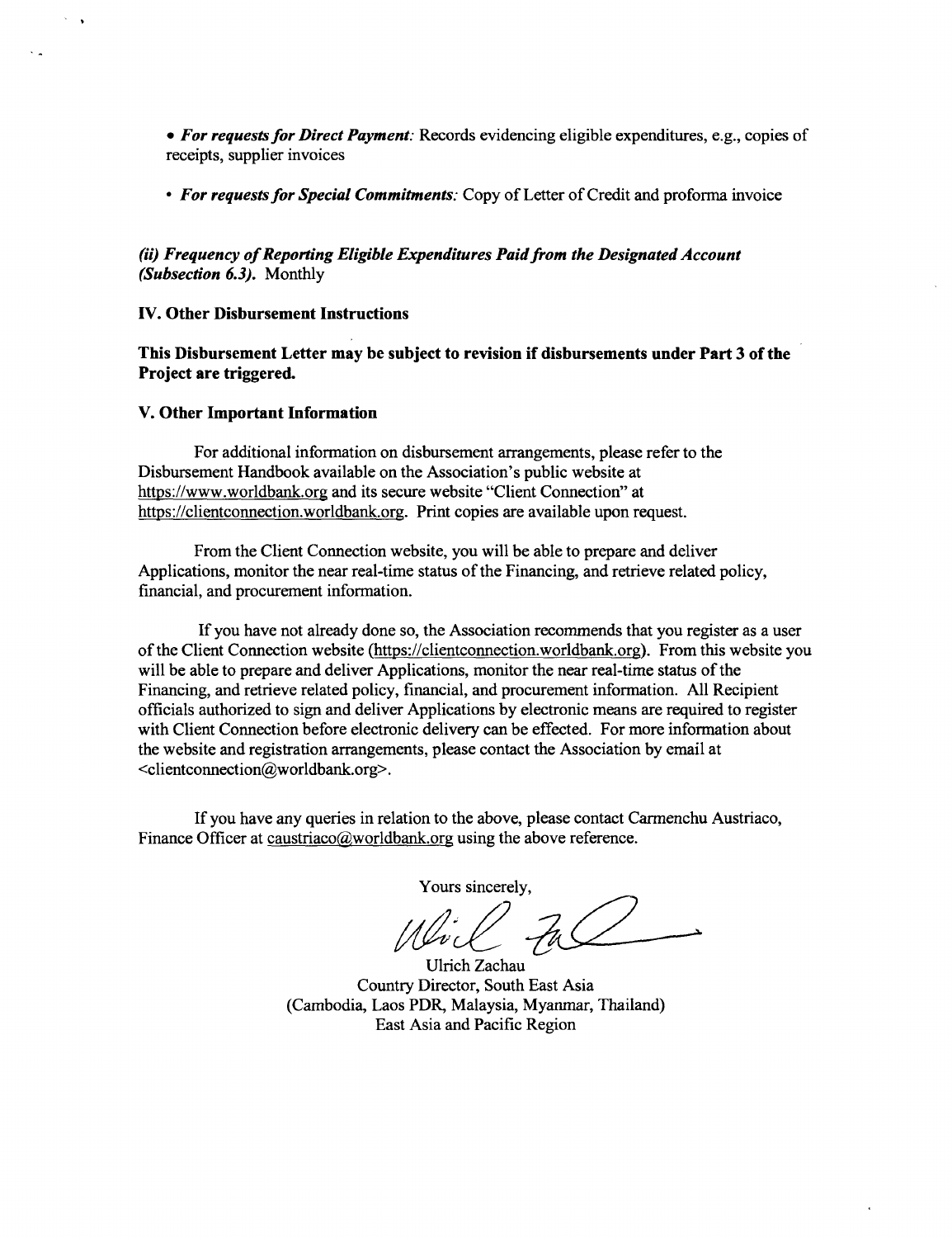

- \l4. *World Bank Disbursement Guidelines for Projects,* dated May **1, 2006**
- 2. Form for Authorized Signatures
- **3.** *Terms and Conditions of Use ofSecure Identification Credentials in connection with Use of Electronic Means to Process Applications and Supporting Documentation,* dated March **1, 2013**
- 4. Form of Payments Against Contracts Subject to the Bank's Prior Review
- *5.* Form of Statement of Expenditure
- **6.** Form of Designated Account Reconciliation Statement

**H.E.** Dr. Sareth Boramy Cc with copies: **LASED** II Project Director General Secretariat for Social Land Concessions **(GSSLC)** Ministry of Land Management, Urban Planning and Construction **(MLMUPC)** No. **771-773** Monivong Blvd. Phnom Penh, Kingdom of Cambodia e-mail: lased@ezecom.com.kh

> H. **E.** Cheam Pe **A LASED** II Project Coordinator National Committee for Sub-National Democratic Development Secretariat **(NCDDS)** Ministry of Interior (Mol) No. **275** Norodom Blvd. Phnom Penh, Kingdom of Cambodia e-mail: pcheam@ncdd.gov.kh

H. **E.** So Khan Rithykun Director General General Directorate of Agriculture **(GDA)** Ministry of Agriculture, Forestry and Fisheries (MAFF) No. 54B/49F, Street **395-656**

Phnom Penh, Kingdom of Cambodia e-mail: Rithykunl968@gmail.com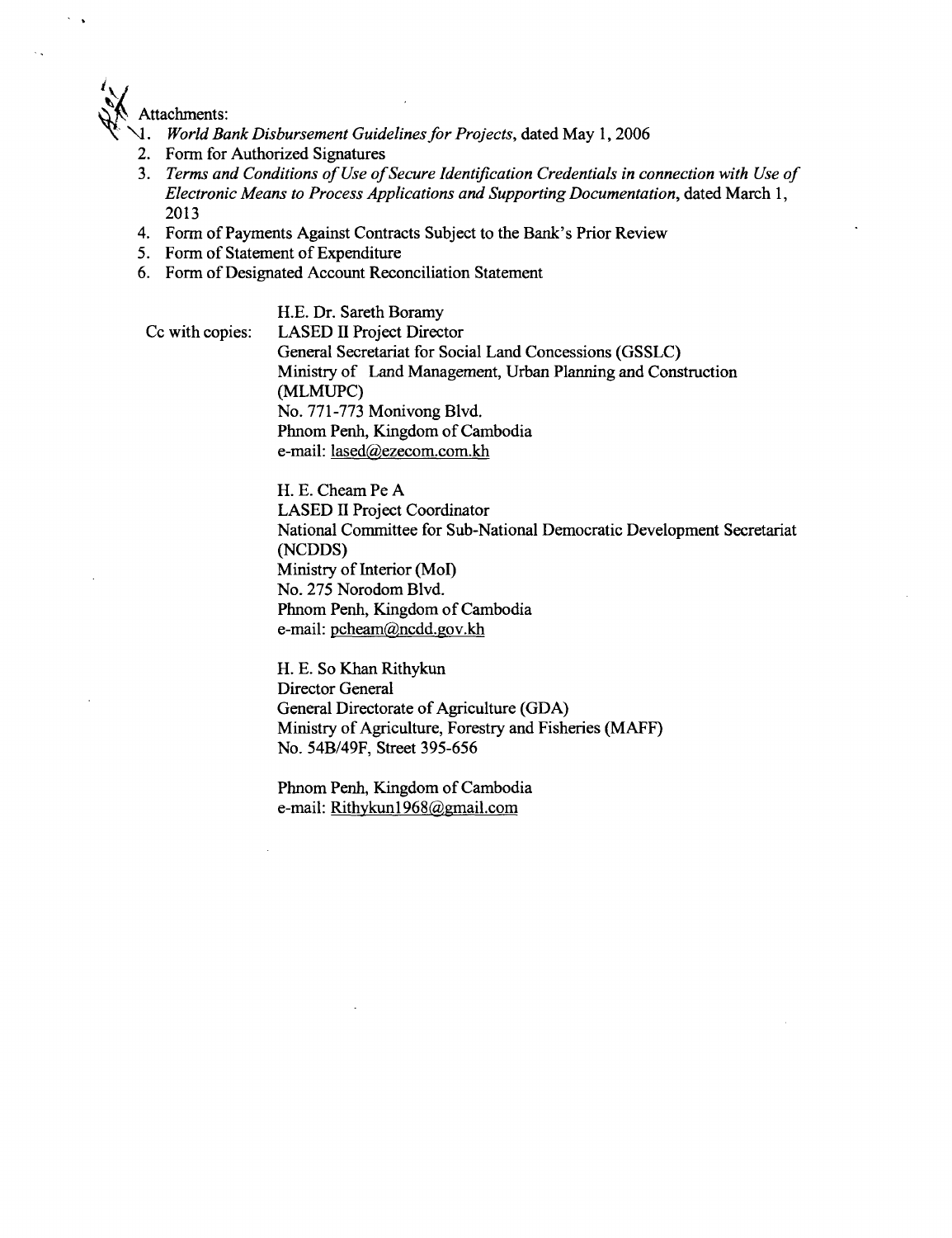# **Form of Authorized Signatory Letter [Letterhead] Ministry of Finance [Street address] [City] [Country]**

**[DATE]**

**The World Bank 113** Norodom Boulevard Phnom Penh, Cambodia

 $\sim$ 

 $\sim$   $\sim$ 

Attention: Mr. Alassane Sow, Country Manager

#### **Re: IDA-58070-KH Land Allocation for Social and Economic Development Project** H

**<sup>I</sup>**refer to the Financing Agreement between the International Development Association (the "Association") and the Kingdom of Cambodia (the "Recipient"), dated providing the above Financing. For the purposes of Section 2.02 of the General Conditions as defined in the Agreement, any 1[one] of the persons whose authenticated specimen signatures appear below is authorized on behalf of the Recipient to sign applications for withdrawal under this Financing.

For the purpose of delivering Applications to the Association, 2[eachl of the persons whose authenticated specimen signatures appears below is authorized on behalf of the Recipient, acting 3[individually] 4[jointly], to deliver Applications, and evidence in support thereof on the terms and conditions specified **by** the Association.

5[This confirms that the Recipient is authorizing such persons to accept Secure Identification Credentials (SIDC) and to deliver the Applications and supporting

4 Instruction to the Borrower: Use this bracket only if several individuals must jointly sign each Application; if this is not applicable, please delete. *Please delete this footnote in final letter that is sent to the Bank.*

<sup>&</sup>lt;sup>1</sup> Instruction to the Borrower: Stipulate if more than one person needs to sign Applications, and how many or which positions, and if any thresholds apply. *Please delete this footnote in final letter that is sent to the Bank.*

<sup>&</sup>lt;sup>2</sup> Instruction to the Borrower: Stipulate if more than one person needs to *jointly* sign Applications, if so, please indicate the actual number. *Please delete this footnote in final letter that is sent to the Bank.*

<sup>&</sup>lt;sup>3</sup> Instruction to the Borrower: Use this bracket if any one of the authorized persons may sign; if this is not applicable, please delete. *Please delete this footnote in final letter that is sent to the Bank.*

**<sup>5</sup>** Instruction to the Borrower: **Add** this paragraph if the Borrower wishes to authorize the listed persons to accept Secure Identification Credentials and to deliver Applications **by** electronic means; if this is not applicable, please delete the paragraph. *Please delete this footnote in final letter that is sent to the Bank.*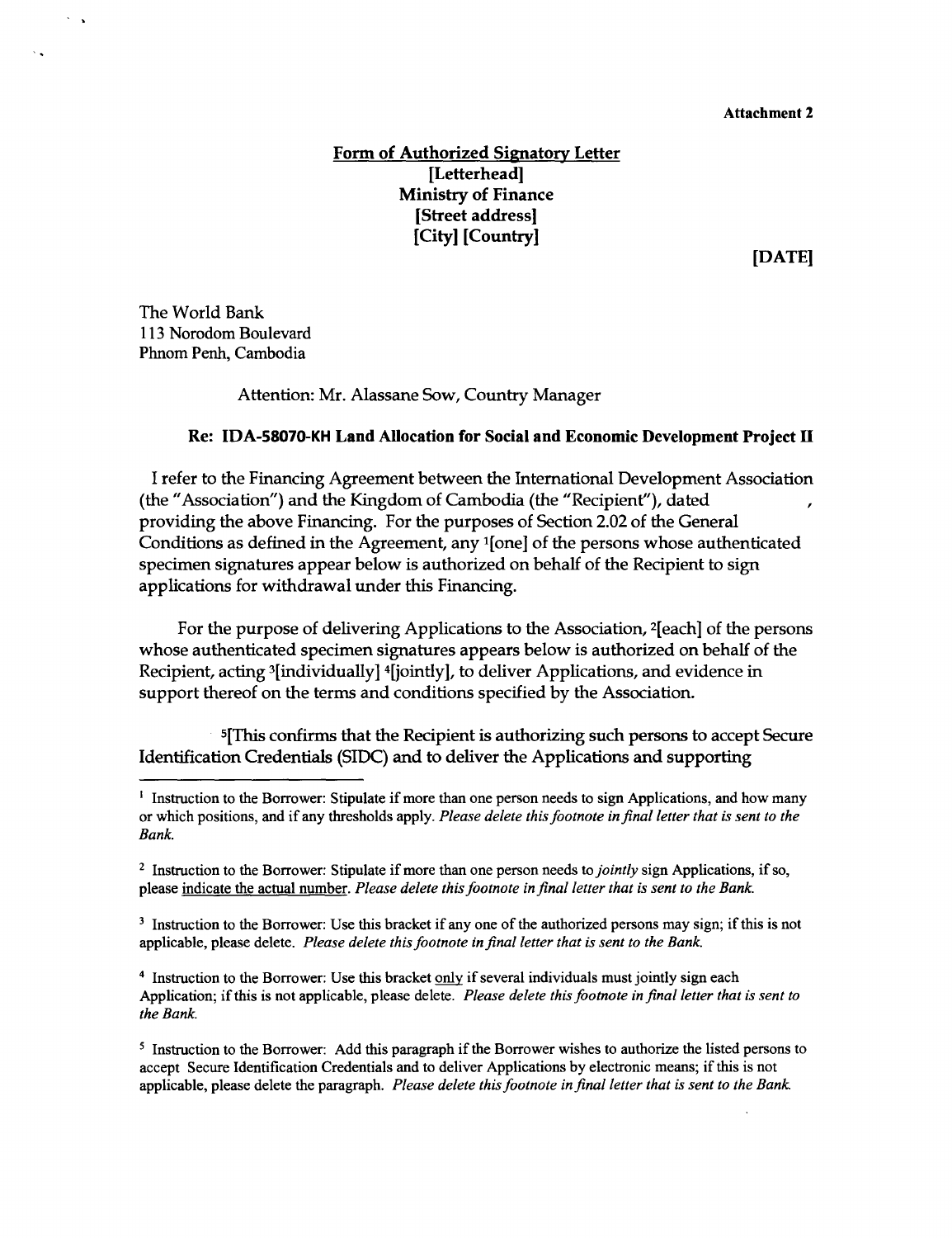documents to the Association **by** electronic means. In full recognition that the Association shall rely upon such representations and warranties, including without limitation, the representations and warranties contained **ir** the *Terms and Conditions of Use of Secure Identification Credentials in connection with Use of Electronic Means to Process Applications and Supporting Documentation* ("Terms and Conditions of Use of SIDC"), the Recipient represents and warrants to the Association that it will cause such persons to abide **by** those terms and conditions.]

This Authorization replaces and supersedes any Authorization currently in the Association records with respect to this Agreement.

| [Name], [position] | Specimen Signature: |
|--------------------|---------------------|
| [Name], [position] | Specimen Signature: |
| [Name], [position] | Specimen Signature: |

Yours truly,

**/** signed **/**

[Position]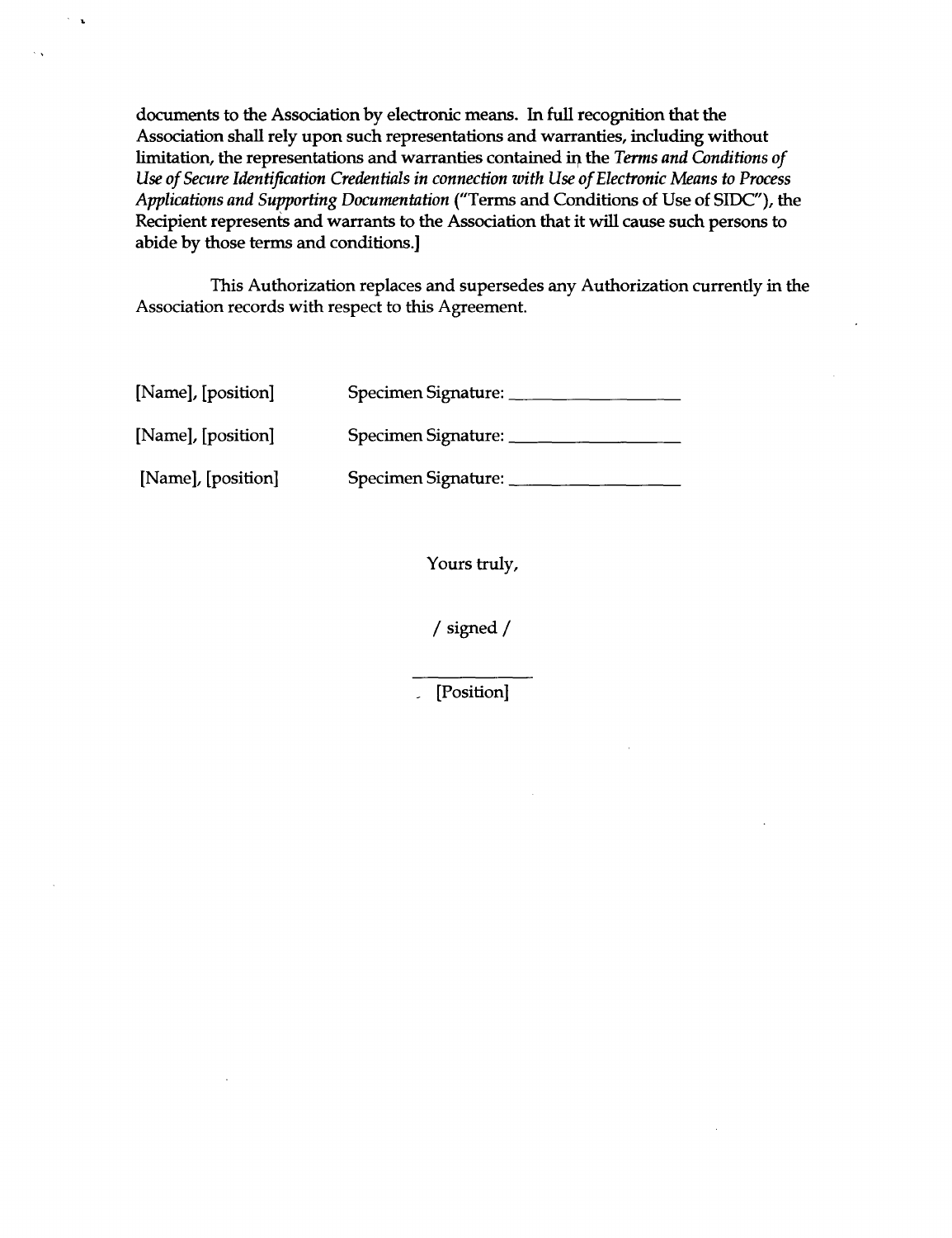### **Terms and Conditions of Use of Secure Identification Credentials in connection with Use of Electronic Means to Process Applications and Supporting Documentation**

March **1, 2013**

The World Bank (Bank)6 will provide secure identification credentials **(SIDC)** to permit the Borrower<sup>7</sup> to deliver applications for withdrawal and applications for special commitments under the Agreement(s) and supporting documentation (such applications and supporting documentation together referred to in these Terms and Conditions of Use as Applications) to the Bank electronically, on the terms and conditions of use specified herein.

SIDC can be either: (a) hardware-based (Physical Token), or **(b)** software-based (Soft Token). The Bank reserves the right to determine which type of **SIDC** is most appropriate.

#### **A. Identification of** Users.

 $\overline{\mathbf{r}}$ 

- 1. The Borrower will be required to identify in a completed Authorized Signatory Letter **(ASL)** duly delivered to and received **by** the Bank each person who will be authorized to deliver Applications. The Bank will provide **SIDC** to each person identified in the **ASL** (Signatory), as provided below. The Borrower shall also immediately notify the Bank if a Signatory is no longer authorized **by** the Borrower to act as a Signatory.
- 2. Each Signatory must register as a user on the Bank's Client Connection **(CC)** website (https://clientconnection.worldbank.org) prior to receipt of his/her SIDC. Registration on **CC** will require that the Signatory establish a **CC** password **(CC** Password). The Signatory shall not reveal his/her **CC** Password to anyone or store or record the **CC** Password in written or other form. Upon registration as a **CC** user, the Signatory will be assigned a unique identifying account name.

### B. **Initialization of SIDC.**

- 1. Prior to initialization of **SIDC by** a Signatory, the Signatory will acknowledge having read, understood and agreed to be bound **by** these Terms and Conditions of Use.
- 2. Where a Physical Token is to **be** used, promptly upon receipt of the Physical Token, the Signatory will access **CC** using his/her account name and **CC** Password and register his/her Physical Token and set a personal identification number (PIN) to be used in connection with the use of his/her Physical Token, after which the Physical Token will be initialized for use **by** the Signatory exclusively for purposes of delivering Applications. Where a Soft Token is to be used, the Signatory will access **CC** using his/her account name and **CC** Password and set a personal identification number (PIN) to be used in connection with the use of his/her Soft Token, after which the Soft Token will be

**<sup>6</sup>** "Bank" includes IBRD and **IDA.**

**<sup>7</sup>**"Borrower" includes the borrower of an IBRD loan, **IDA** credit, or Project Preparation Facility advance and the recipient of a grant.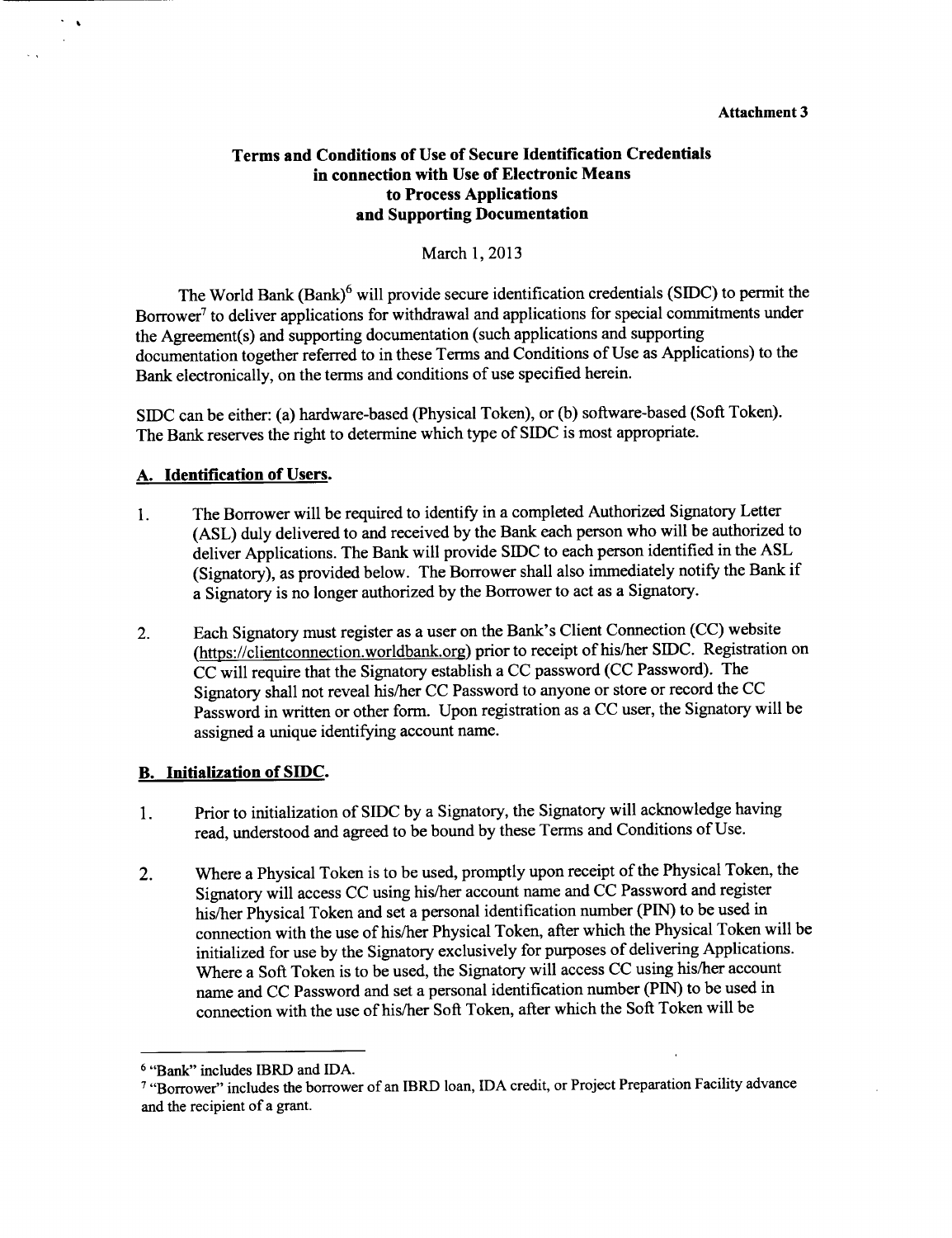initialized for use **by** the Signatory exclusively for purposes of delivering Applications. Upon initialization of the **SIDC,** the Signatory will be a **"SIDC** User". The Bank will maintain in its database a user account (Account) for each **SIDC** User for purposes of managing the **SIDC** of the **SIDC** User. Neither the Borrower nor the **SIDC** User will have any access to the Account.

**3.** Prior to first use of the **SIDC by** the **SIDC** User, the Borrower shall ensure that the **SIDC** User has received training materials provided **by** the Bank in use of the **SIDC.**

## **C.** Use of **SIDC.**

 $\mathcal{L}_{\mathcal{A}}$ 

 $\ddotsc$ 

- 1. Use of the **SIDC** is strictly limited to use in the delivery of Applications **by** the **SIDC** User in the manner prescribed **by** the Bank in the Agreement(s) and these Terms and Conditions. Any other use of the **SIDC** is prohibited.
- 2. The Bank assumes no responsibility or liability whatsoever for any misuse of the **SIDC by** the **SIDC** User, other representatives of the Borrower, or third parties.
- **3.** The Borrower undertakes to ensure, and represents and warrants to the Bank (such representation and warranty being expressly relied upon **by** the Bank in granting **SIDC)** that each **SIDC** User understands and will abide **by,** these Terms and Conditions of Use, including without limitation the following:

### *4. Security*

4.1. The SIDC User shall not reveal his/her **PIN** to anyone or store or record the **PIN** in written or other form.

4.2. The **SIDC** User shall not allow anyone else to utilize his/her **SIDC** to deliver an Application to the Bank.

4.3. The **SIDC** User shall always logout from **CC** when not using the system. Failure to logout properly can create a route into the system that is unprotected.

4.4. **If** the **SIDC** User believes a third party has learned his/her **PIN** or has lost his/her Physical Token he/she shall immediately notify clientconnection(a)worldbank.org.

*4.5.* The Borrower shall immediately notify the Bank at clientconnection@worldbank.org of any lost, stolen or compromised SIDC, and take other reasonable steps to ensure such **SIDC** are disabled immediately.

### *5. Reservation of Right to Disable SIDC*

*5.1.* The Borrower shall reserve the right to revoke the authorization of a **SIDC** User to use a **SIDC** for any reason.

*5.2.* The Bank reserves the right, in its sole discretion, to temporarily or permanently disable a **SIDC,** de-activate a SIDC User's Account or both.

## *6. Care of Physical Tokens*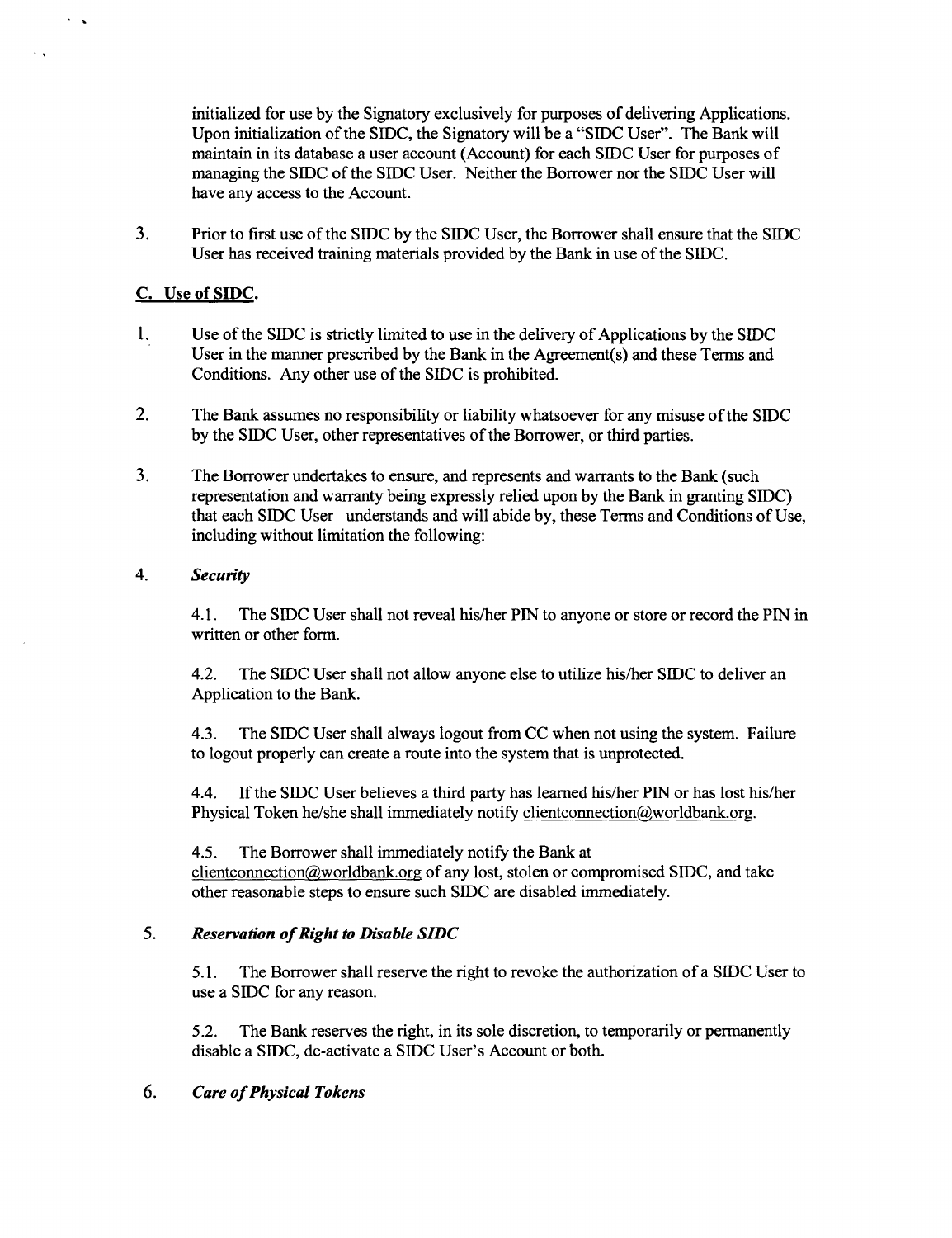**6.1.** Physical Tokens will remain the property of the Bank.

**6.2.** The Bank will physically deliver a Physical Token to each Signatory designated to receive one in a manner to be determined **by** and satisfactory to the Bank.

**6.3.** Physical Tokens contain delicate and sophisticated instrumentation and therefore should be handled with due care, and should not be immersed in liquids, exposed to extreme temperatures, crushed or bent. Also, Physical Tokens should be kept more than five **(5)** cm from devices that generate electromagnetic radiation (EMR), such as mobile phones, phone-enabled PDAs, smart phones and other similar devices. Physical Tokens should be carried and stored separate from any EMR device. At close range (less than **5** cm), these devices can output high levels of EMR that can interfere with the proper operation of electronic equipment, including the Physical Token.

6.4. Without derogating from these Terms and Conditions of Use, other technical instructions on the proper use and care of Physical Tokens are available at http://www.rsa.com.

#### 7. *Replacement*

**7.1.** Lost, damaged, compromised (in terms of 4.5, above) or destroyed Physical Tokens will be replaced at the expense of the Borrower.

**7.2** The Bank reserves the right, in its sole discretion, not to replace any Physical Token in the case of misuse, or not to reactivate a **SIDC** User's Account.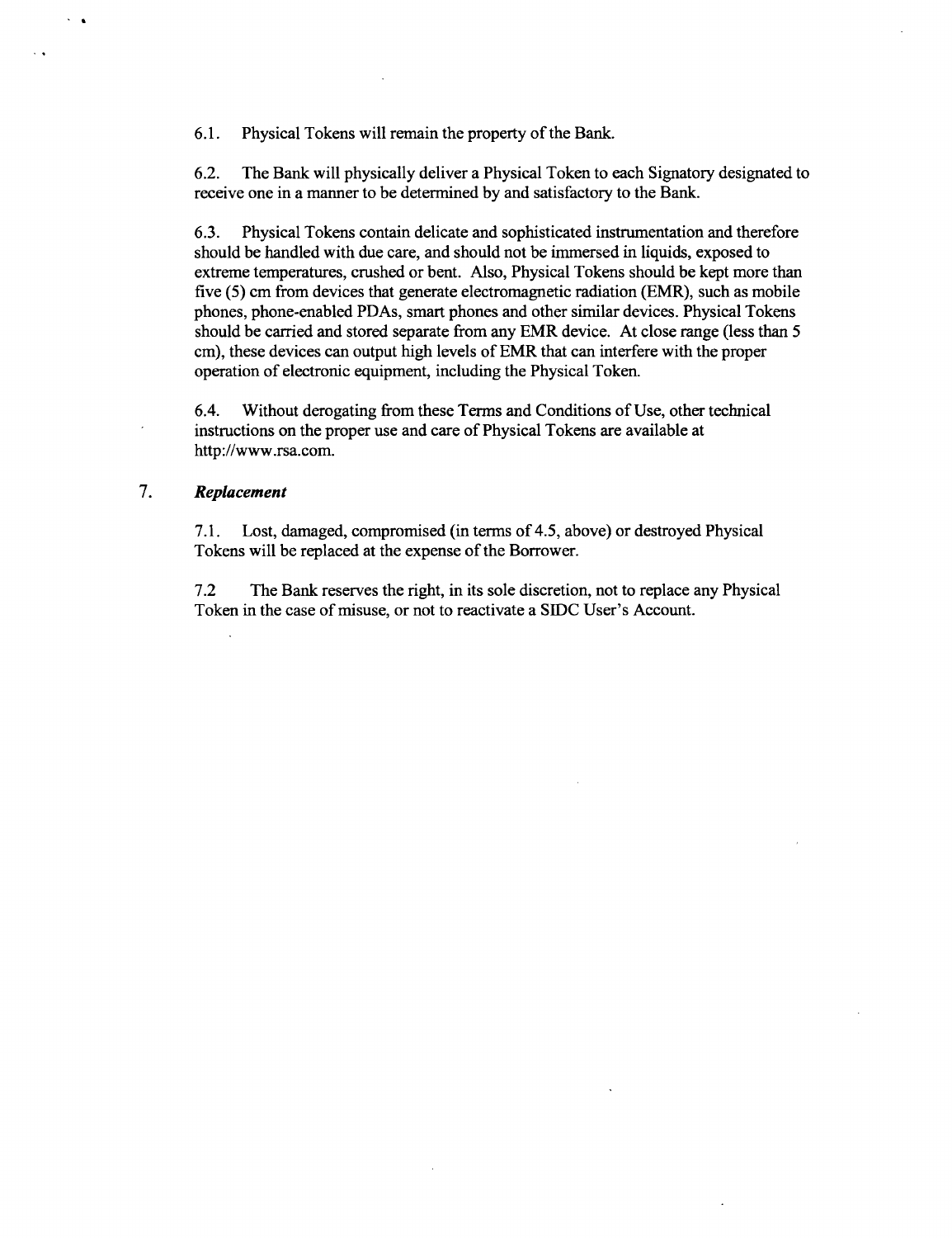| Contract<br><b>Number</b> | Supplier | Contract<br>Date | Contract<br>Amount | Date of<br>WB's Non<br>Objection<br>to<br>Contract | <b>Amount Paid to</b><br><b>Supplier during</b><br>Period | WB's Share of<br><b>Amount Paid to</b><br><b>Supplier during</b><br>Period |  |  |
|---------------------------|----------|------------------|--------------------|----------------------------------------------------|-----------------------------------------------------------|----------------------------------------------------------------------------|--|--|
|                           |          |                  |                    |                                                    |                                                           |                                                                            |  |  |
|                           |          |                  |                    |                                                    |                                                           |                                                                            |  |  |
|                           |          |                  |                    |                                                    |                                                           |                                                                            |  |  |
|                           |          |                  |                    |                                                    |                                                           |                                                                            |  |  |
|                           |          |                  |                    |                                                    |                                                           |                                                                            |  |  |
|                           |          |                  |                    |                                                    |                                                           |                                                                            |  |  |
|                           |          |                  |                    |                                                    |                                                           |                                                                            |  |  |
|                           |          |                  |                    |                                                    |                                                           |                                                                            |  |  |

# Payments Made during Reporting Period Against Contracts Subject to the Bank's Prior Review

 $\sim$   $\alpha$ 

 $\ddotsc$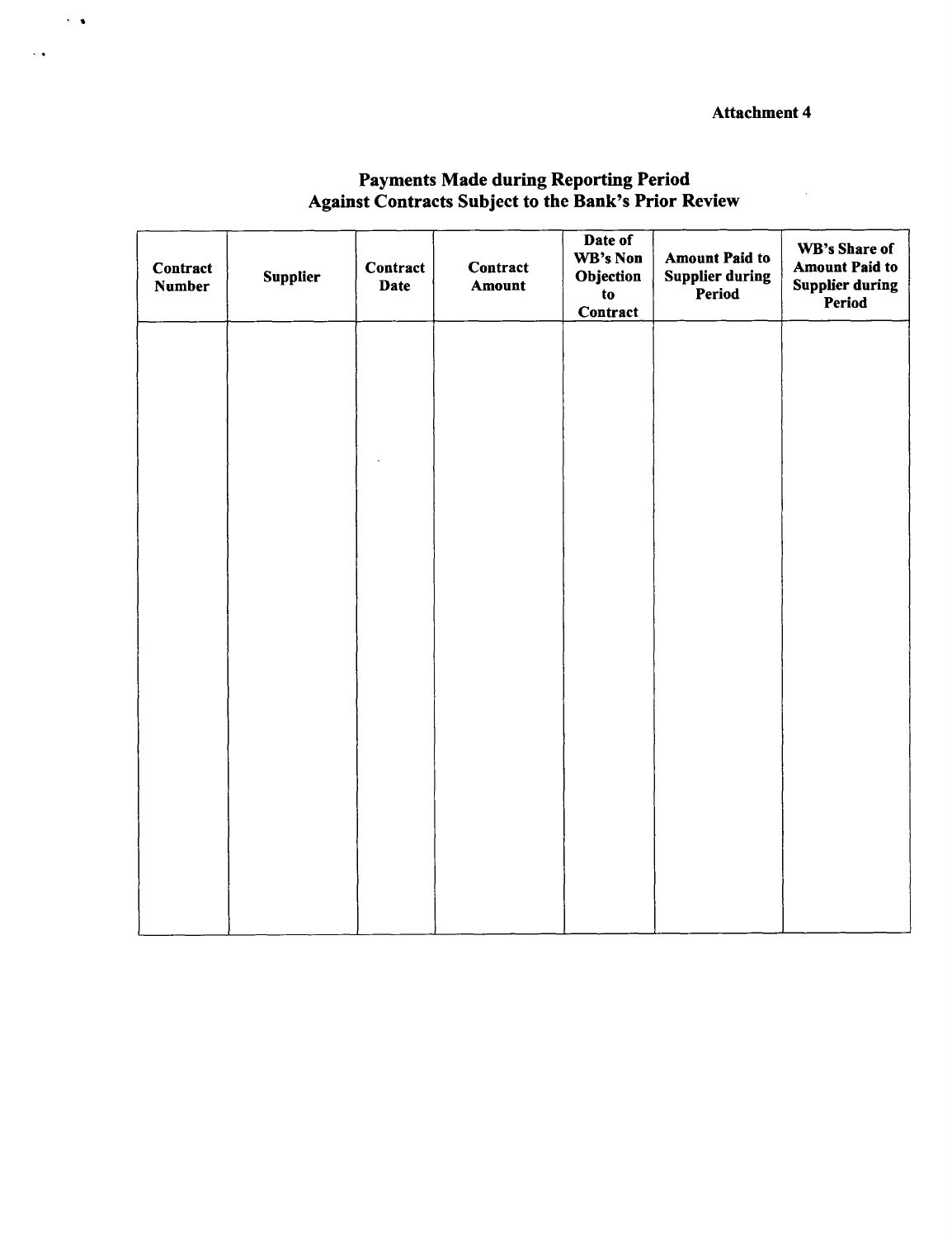Schedule **3** page  $\_\text{of}\_\text{...}$ 

#### **STATEMENT OF EXPENDITURES (No Records Required for Submission)**

**Application No.** \_\_\_\_ **Loan/Credit/Grant No:**

**PAYMENTS MADE DURING THE REPORTING PERIOD FROM \_TO**

**FOR EXPENDITURE5 UNDER CATEGORY Less than US\$ equiv. (Enumerate or lit categories) (50E threshold)**

 $\sim 100$ 

 $\sim$   $\alpha$  $\mathcal{A}(\bullet)$  and  $\mathcal{A}(\bullet)$  .

|             |                                                |                                |                                                |                                          | ъ.                                               |                    | я                       |               | 10                                  | 11                                                               | 12               | 13      |
|-------------|------------------------------------------------|--------------------------------|------------------------------------------------|------------------------------------------|--------------------------------------------------|--------------------|-------------------------|---------------|-------------------------------------|------------------------------------------------------------------|------------------|---------|
| Item<br>No. | Name of Contractor / Supplier /<br>Consultants | Description of Expenses/Claims | Contract<br>Number and<br><b>Contract Date</b> | Contract<br>Prior<br>J Reviewed<br>(Y/N) | <b>WB Control</b><br>Number**<br>(if applicable) | Contract<br>Amount | Total Invoice<br>Amount | % Eligibility | Amount<br>Eligible for<br>Financing | Amount<br>Charged to<br>Designated<br>Account (if<br>applicable) | Exchange<br>Rate | Remarks |
|             |                                                |                                |                                                |                                          |                                                  |                    |                         |               |                                     |                                                                  |                  |         |
|             |                                                |                                |                                                |                                          |                                                  |                    |                         |               |                                     |                                                                  |                  |         |
|             |                                                |                                |                                                |                                          |                                                  |                    |                         |               |                                     |                                                                  |                  |         |
|             |                                                |                                |                                                |                                          |                                                  |                    |                         |               |                                     |                                                                  |                  |         |
| Total       |                                                |                                |                                                |                                          |                                                  |                    |                         |               | XXX                                 | XXX                                                              |                  |         |

 $\hat{\mathcal{E}}$ 

Note: \*\* WB control number applicable only when contract was prior reviewed by the Bank

 $\bar{\mathbf{v}}$ 

**Supporting Documents for this 50E retained at (insert location)**